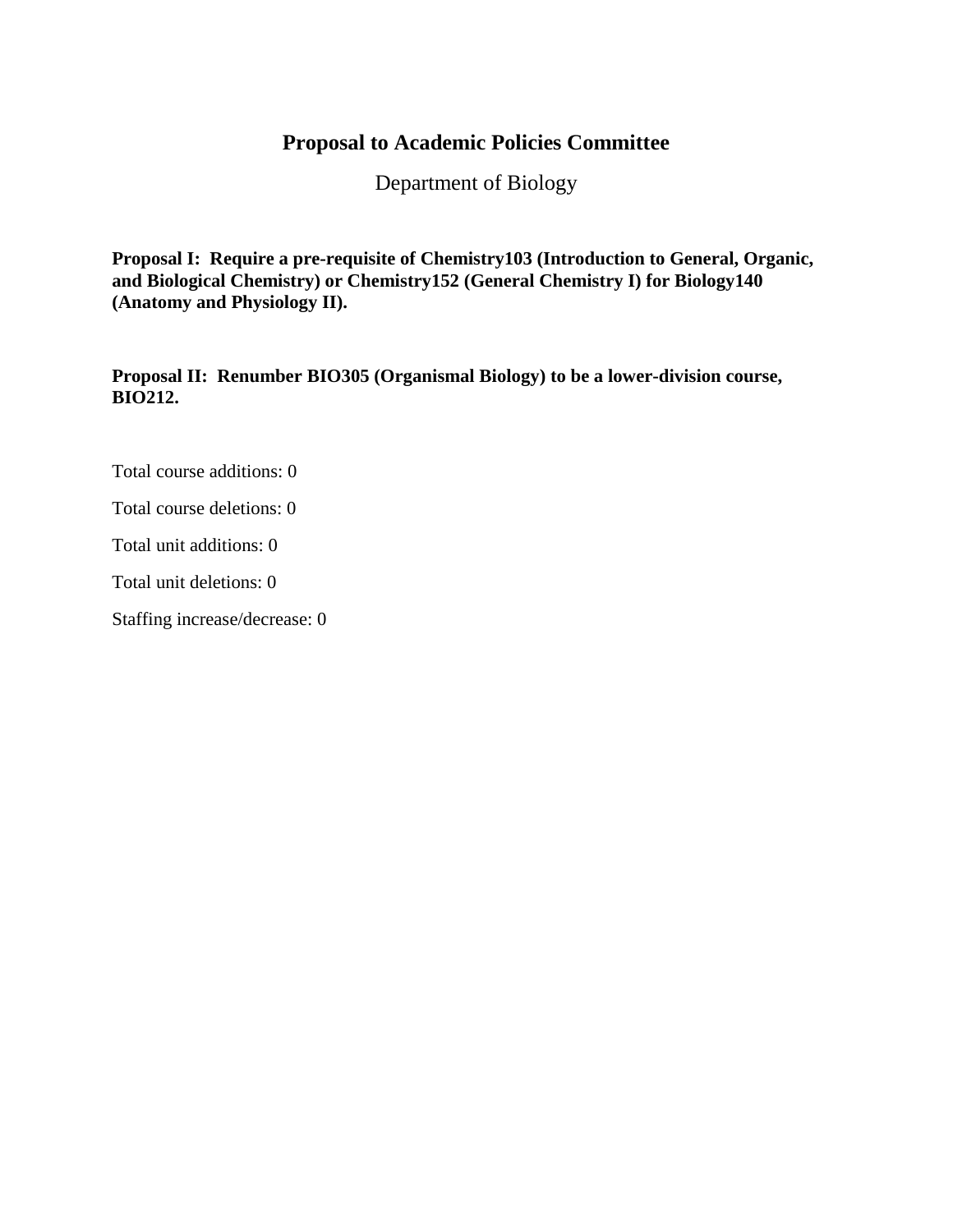#### **Catalog Revisions for Course Descriptions:**

Current Catalog Descriptions:

# **BIO 140 (4) HUMAN ANATOMY AND PHYSIOLOGY II**

The second semester of a sequence which examines the human body from an integrated perspective emphasizing the interrelationship of structure and function. Topics include endocrine system and reproduction, cardiovascular system, immune system, respiratory system, digestive system, and urinary system. Does not count for credit toward the Biology major. Lecture and lab. Offered every year.

*Prerequisite: Biology 130.*

# **BIO 305 (3) ORGANISMAL BIOLOGY**

Principles of animal and plant structure, function and diversity. Lecture and lab. Offered every year.

*Prerequisite: Biology 211.*

#### Proposed Catalog Descriptions:

## **BIO 140 (4) HUMAN ANATOMY AND PHYSIOLOGY II**

The second semester of a sequence which examines the human body from an integrated perspective emphasizing the interrelationship of structure and function. Topics include endocrine system and reproduction, cardiovascular system, immune system, respiratory system, digestive system, and urinary system. Does not count for credit toward the Biology major. Lecture and lab. Offered every year.

*Prerequisite: Biology 130 and Chemistry 103 or Chemistry 152.*

## **BIO 212 (3) ORGANISMAL BIOLOGY**

Principles of animal and plant structure, function and diversity. Lecture and lab. Offered every year.

*Prerequisite: Biology 211.*

#### Rationale for Proposal I:

Biology 140 is normally taken after Biology 130 (Anatomy & Physiology I); both courses are designed to serve the needs of students in particular undergraduate programs within Nursing, Kinesiology, and Family and Consumer Sciences. BIO130 already has a co-requisite of Chemistry 103 or Chemistry 152. A background in chemistry is essential for students to succeed in the physiology component of both BIO130 and BIO140. Some students are taking BIO130 elsewhere without the Chemistry co-requisite, or enrolling in BIO130 at PLNU and then dropping the Chemistry course. These students then enroll in BIO140, but typically do not do well, because they lack basic chemical knowledge. Thus, we would like to make Chemistry a pre-requisite for BIO140.